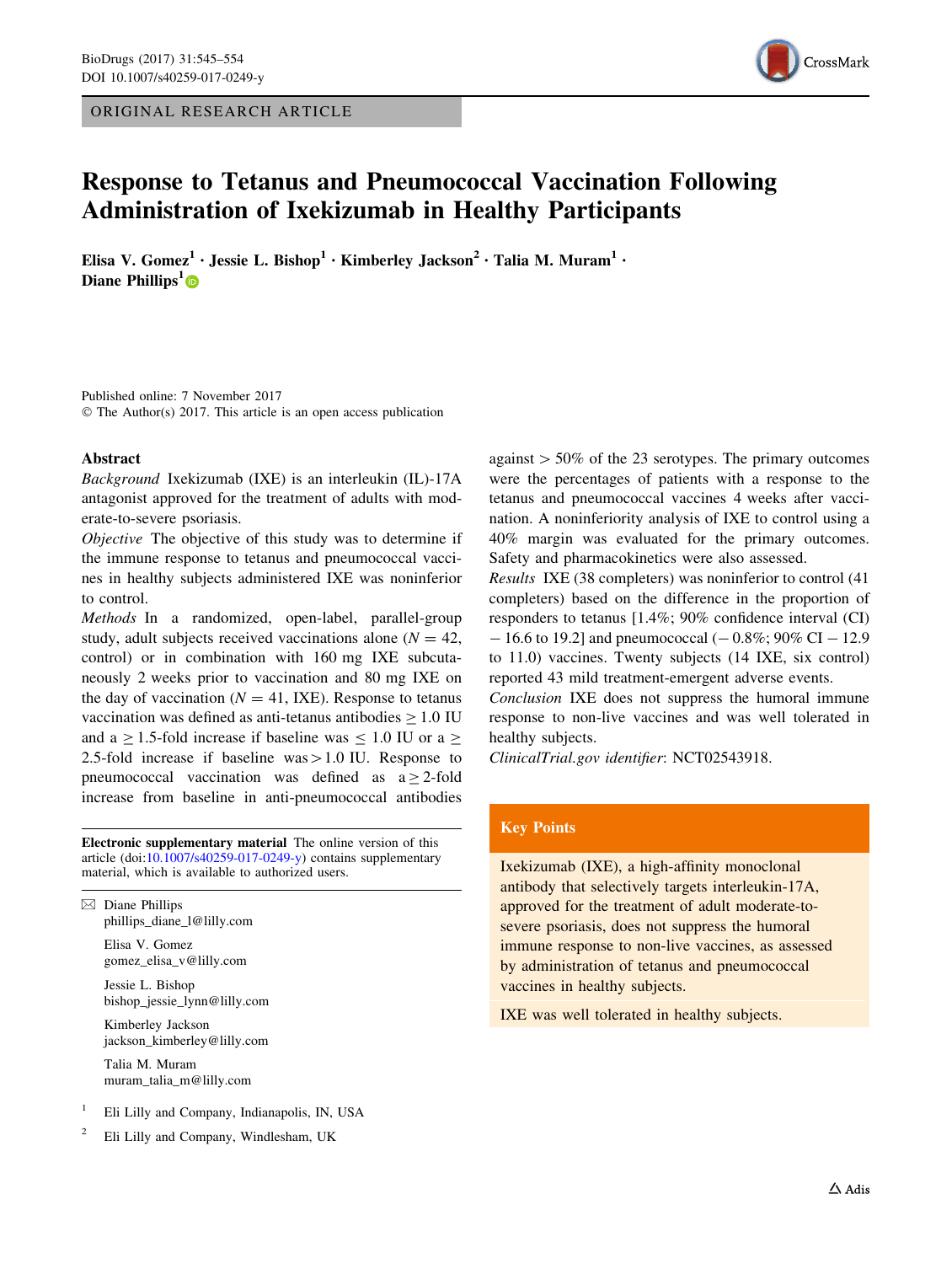## 1 Introduction

Ixekizumab (IXE) is a high-affinity monoclonal antibody that selectively targets interleukin (IL)-17A and is approved for the treatment of moderate-to-severe psoriasis in adult patients [\[1](#page-8-0)]. The approved dose for patients with psoriasis is 160 mg [two subcutaneous (SC) 80-mg injections] at week 0, followed by 80 mg at weeks 2, 4, 6, 8, 10, and 12, then 80 mg every 4 weeks.

Psoriasis is a chronic immune-mediated disease of the skin that may require long-term treatment. As most people will receive or require vaccinations during their lifetime, it is important to understand if vaccines can be safely and efficaciously administered alongside long-term treatments for chronic diseases. In addition, treatment of psoriasis or other immune-mediated diseases (e.g., rheumatoid arthritis, irritable bowel disease) with agents that may suppress the immune system has been associated with increased risk of infections that may be prevented by vaccinations, including but not limited to tetanus, pertussis, and influenza [[2](#page-8-0)]; therefore, vaccination rates in the psoriasis patient population would be expected to be at least as high as the general population. However, although non-live vaccinations for patients with immune-mediated inflammatory diseases (IMIDs), such as psoriasis, are recommended [\[2](#page-8-0)], the percentage of vaccinated patients is unexpectedly low compared to the general population  $[2, 3]$  $[2, 3]$  $[2, 3]$  $[2, 3]$ . Only 9 and 45% of IMID patients have received pneumococcal or tetanus vaccinations [\[3](#page-8-0)], respectively, compared with 20.3 and 62.2% of the general population [\[4](#page-8-0)]. The low rates of vaccination in adults with IMIDs may be attributed to a lack of knowledge in vaccine recipients and concerns from healthcare providers that a vaccine could induce disease flares or potentially even trigger the onset of an autoimmune disease. Further, there is insufficient data on whether IMID patients treated with immunomodulatory therapies would have a response to vaccination that provides sufficient protection [\[2](#page-8-0), [4\]](#page-8-0).

The humoral response to non-live vaccinations has been previously studied with a variety of monoclonal antibodies that target T- and B-cell cytokines. In some cases, biologic therapies have been shown to alter the immunologic response to vaccines in patients with IMIDs [[5–7\]](#page-8-0). Most notably, rituximab showed a measureable decrease in vaccine antibody production to tetanus and pneumococcal vaccinations in patients with rheumatoid arthritis [\[6](#page-8-0)]. In contrast to the rituximab data, multiple biologic therapies have been shown not to affect vaccine antibody production, for instance, abatacept, a selective T-cell co-stimulation modulator (using tetanus and pneumococcal vaccines) [\[5](#page-8-0)], tofacitinib, an oral Janus kinase (JAK) inhibitor (using influenza and pneumococcal vaccines) [[7\]](#page-8-0), the tumor necrosis factor alpha (TNF- $\alpha$ ) inhibitor golimumab (using pneumococcal vaccine) [\[8\]](#page-8-0), the IL-12/IL-23 antagonist ustekinumab (using tetanus and pneumococcal vaccines) [\[9](#page-9-0)], and the IL-17A antagonist, secukinumab (using influenza and meningococcal vaccines) [[10\]](#page-9-0). Further, the vaccines chosen for these studies demonstrate T-celldependent (tetanus or influenza) and T-cell-independent (pneumococcal or meningococcal) humoral antibody responses following vaccine administration, since both are important components of the humoral immune response to non-live vaccines.

As with these other IMID chronic therapies, it is important to evaluate the potential for IXE to impact the ability to produce adequate antibody production to non-live vaccines. This study evaluated the immune response to two routinely recommended non-live vaccines, tetanus (Boostrix®; GlaxoSmithKline Biologicals, Belgium) and pneumococcus (Pneumovax  $23^{\circledcirc}$ ; Merck & Co, NJ, USA), for which clinical laboratory assays for antibody response are available in clinical practice. Immune response (antibody levels) to these vaccines was studied in the presence or absence of IXE in healthy subjects. Tolerability and pharmacokinetics (PK) of IXE were also evaluated. Live vaccines were not studied [\[1](#page-8-0)].

## 2 Methods

#### 2.1 Participants

Healthy males or females, 18–65 years old, with a body mass index (BMI) of  $18-32$  kg/m<sup>2</sup> were included in the study. Subjects were excluded if they had a known allergy or hypersensitivity to any biologic therapy or vaccine; had a compromised immune system or had other comorbidities (such as having an active infectious disease, a history of Guillain–Barre Syndrome or lymphoma, leukemia, or any malignancy within the past 5 years); had received IXE or IL-17 antagonists; had a live vaccination within 1 year prior to screening; had received a tetanus toxoid–containing vaccine within the last 5 years; or had been immunized with the pneumococcal vaccine. Since the study was conducted in the USA, the baseline assumption was the tetanus vaccine would likely be a ''booster'' vaccine rather than the subjects' first tetanus vaccination. While a tetanus booster is recommended at least once every 10 years [[11\]](#page-9-0), the restriction of a subject having no booster within the last 5 years was selected based on dose and schedule information in the Boostrix label [\[12](#page-9-0)] and published studies [\[5](#page-8-0), [6](#page-8-0), [9](#page-9-0)].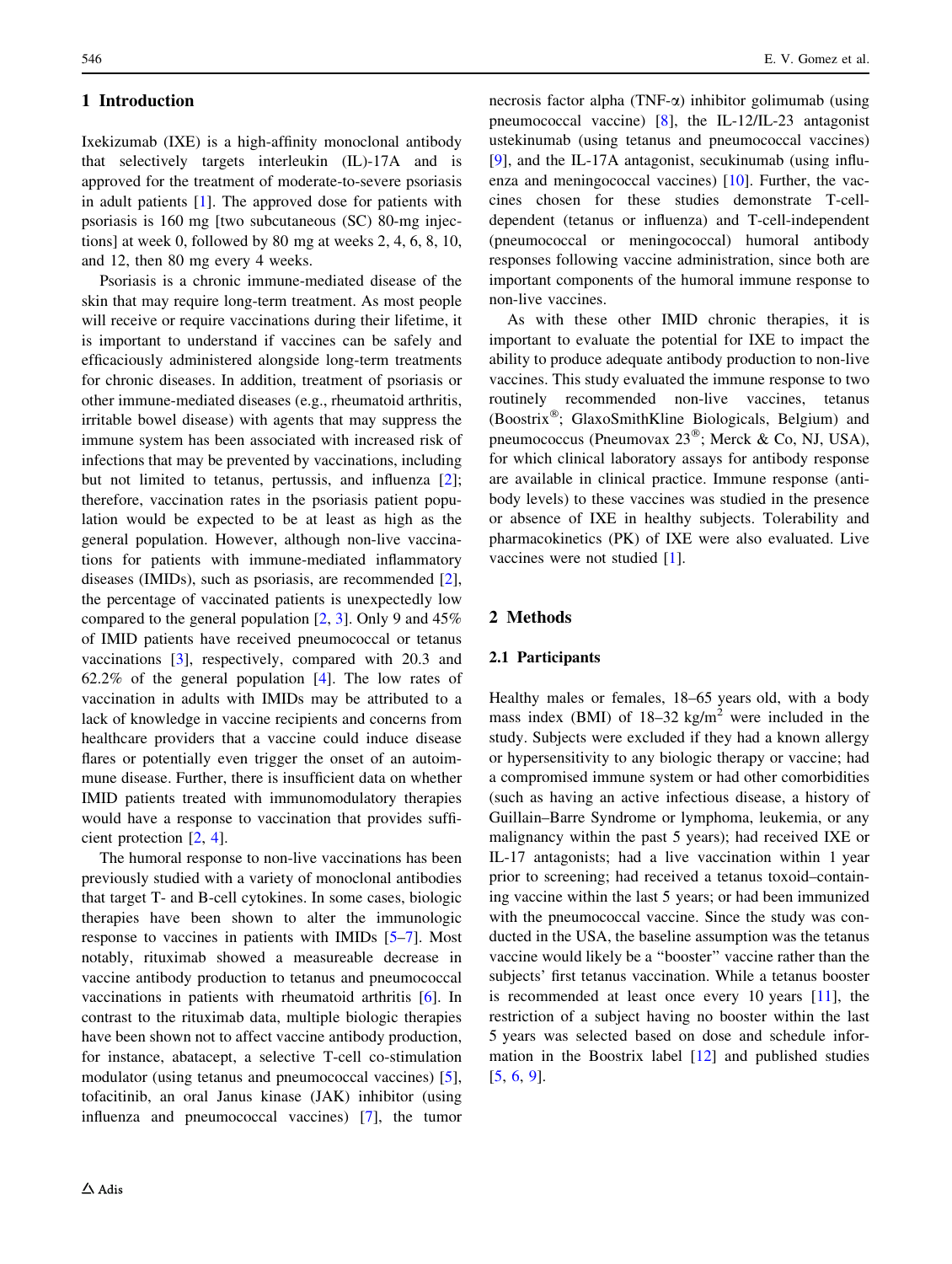#### <span id="page-2-0"></span>2.2 Study Design and Treatment

In this phase I, multicenter (three study centers in the USA), open-label, parallel-group study (NCT02543918) (Fig. 1), healthy subjects were randomized to IXE  $(N = 41)$  or control  $(N = 43)$ . At randomization (week 0), IXE subjects received an SC 160-mg IXE starting dose, and at week 2, an 80-mg IXE dose. The 160-mg IXE dose at week 0 and the 80-mg IXE dose at week 2 have been administered extensively to subjects with psoriasis in phase III studies and are the start of the approved dosing regimen for moderate-to-severe plaque psoriasis. The dosing in this study is designed to achieve therapeutic levels by week 6, the time of the vaccine assessment.

Vaccinations for tetanus (Boostrix) [[12\]](#page-9-0) and pneumococcus (Pneumovax 23) [\[13](#page-9-0)] were administered 2 weeks after the IXE 160-mg dose (week 0) and on the same day as the 80-mg dose of IXE (week 2). The primary vaccine response endpoint measurement was at week 6 (4 weeks post-vaccination) and was based on the performing laboratory's validated assay protocols for both vaccines. Published data also indicated that this time period includes the time from vaccination in which the greatest interference with response to the vaccine (2 weeks) is likely to occur [\[5](#page-8-0)].

#### 2.3 Endpoints and Assessments

The primary endpoints are the percentages of patients with a response to the tetanus and pneumococcal vaccines. Response to tetanus vaccination was defined as anti-tetanus antibodies  $\geq 1.0$  IU and a  $\geq 1.5$ -fold increase if baseline was  $\le$  1.0 IU or a  $\ge$  2.5-fold increase if baseline was  $>1.0$  IU. Response to pneumococcal vaccination was defined as  $a > 2$ -fold increase from baseline in anti-pneumococcal antibodies against  $> 50\%$  of the 23 serotypes. These responses were based on validated laboratory assay protocols and published data [[6,](#page-8-0) [9,](#page-9-0) [14\]](#page-9-0). Immune response to vaccinations, specifically antibody production to the tetanus and pneumococcal vaccines, was measured using validated quantitative multiplex bead-based immunoassays performed for routine clinical testing in a Clinical Laboratory Improvement Amendments (CLIA) certified laboratory (ARUP Laboratories, Salt Lake City, UT, USA). The serotypes for analysis of the pneumococcal vaccine were as follows: 1, 2, 3, 4, 5, 6B, 7F, 8, 9N, 9V, 10A, 11A, 12F, 14, 15B, 17F, 18C, 19A, 19F, 20, 22F, 23F, and 33F.

Additional exploratory endpoints were assessed based on various published criteria and post hoc assessments in response to a regulatory request to further understand the impact of IXE on the ability to produce an adequate antibody response  $[14–16]$  $[14–16]$ . These endpoints were  $(1)$  the percentage of subjects with either an increase to protective anti-tetanus antibody (ATAb) or anti-pneumococcal antibody (APAb) levels from non-protective baseline levels; (2) the change from baseline in geometric mean antibody levels at 2 and 4 weeks post-vaccination; (3) the number and percentage of subjects with a  $>$ 4-fold increase from baseline in ATAb level; and (4) the percentage of subjects with a  $>$  2-fold increase in APAb to at least 70% of serotypes for pneumococcal vaccine, those with  $a > 4$ -fold increase from baseline in APAb to at least 50% of serotypes for pneumococcal vaccine, and those with a  $\geq$  4fold increase from baseline in APAb to at least 70% of serotypes for the pneumococcal vaccine.

The tolerability and PK of IXE in healthy subjects were secondary and exploratory endpoints, respectively. Safety parameters assessed included adverse events (AEs), laboratory parameters, vital signs, and electrocardiogram parameters, and the Quick Inventory of Depressive Symptomatology–Self-Report (QIDS-SR16). Serum samples for IXE PK analysis were obtained during the study at the following times: prior to administration of the 160-mg IXE dose on day 1 (week 0), on days 3, 5, 8, and 11 following the 160-mg IXE dose, and prior to administration of the 80-mg IXE dose on day 15 (week 2) and then at weeks 4, 6, and 12. Serum samples were analyzed for IXE using a validated enzyme-linked immunosorbent assay



Fig. 1 Study design (NCT02543918). \*Vaccine antibody samples taken prior to IXE administration. AB antibody, IXE ixekizumab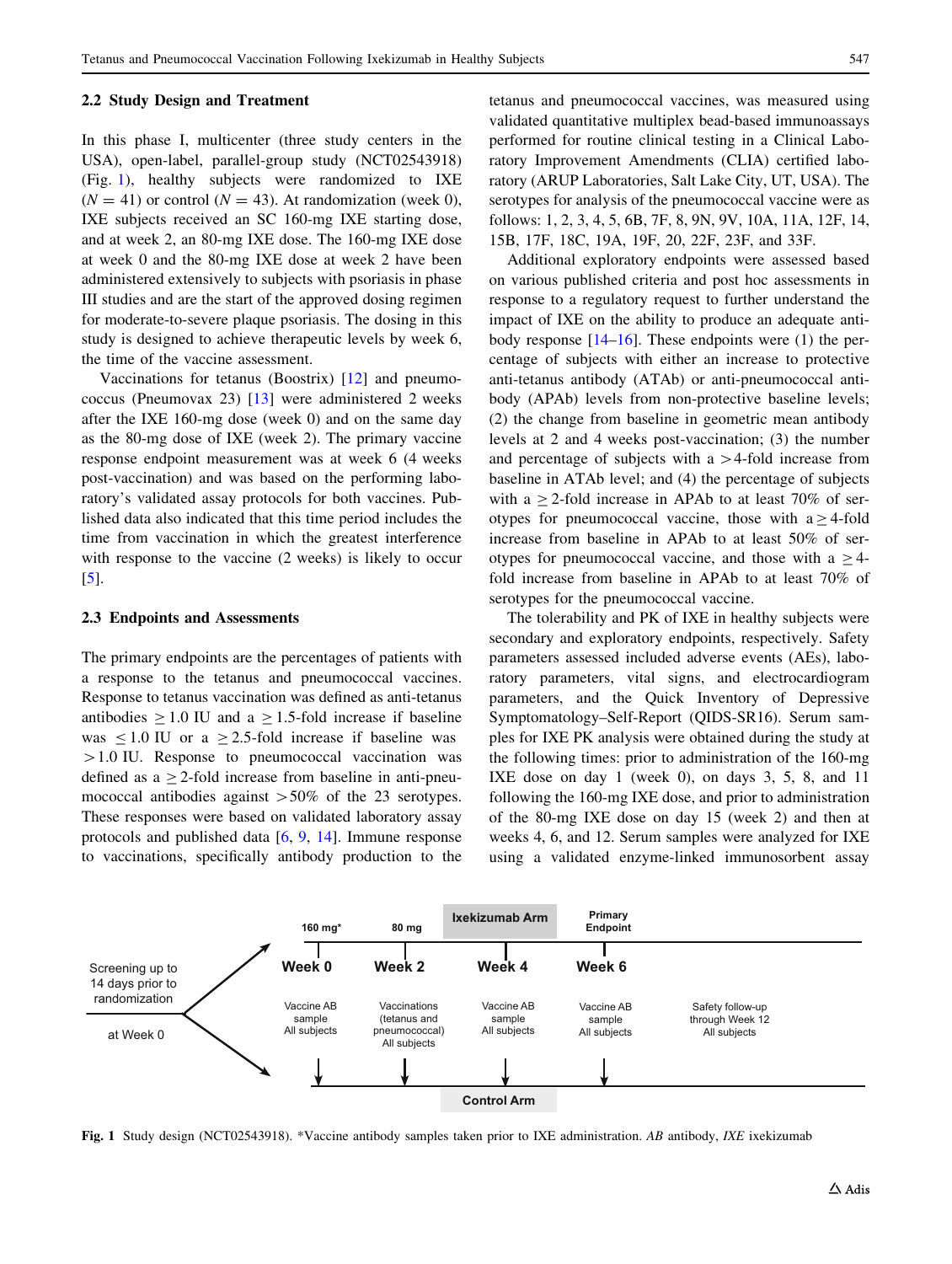(ELISA) (Intertek Pharmaceutical Services, San Diego, CA, USA). The lower limit of quantification was 7.5 ng/ mL, and the upper limit of quantification was 300.0 ng/mL. A 1:5 minimum required dilution was applied to all samples. Samples above the limit of quantification were diluted to yield results within the calibrated range. The inter-assay precision (percentage relative standard deviation) during validation ranged from 11.8 to 17.3%.

## 2.4 Statistical Analyses

Data analysis was performed using  $SAS^{\circledast}$  version 9.3. Antibody vaccine analyses included all randomized subjects receiving that vaccine who had a baseline and at least one evaluable post-baseline value. Safety analyses included all randomized subjects. PK analyses included all randomized subjects who received at least one dose of IXE and had sufficient evaluable PK data.

For the primary analysis, the difference between the two groups (IXE group minus control) in the proportion of responders to each vaccine at 4 weeks post-vaccination together with the 90% confidence interval (CI) of the difference was calculated for the tetanus and pneumococcal vaccines. Noninferiority of the IXE group to the control group for each vaccine was established if the lower limit of the 90% CI of the difference between the two groups (IXE minus control) in the proportion of responders to each vaccine at 4 weeks post-vaccination was greater than 40%. This noninferiority margin has been used previously [\[10](#page-9-0)]. No multiplicity adjustment was used. CIs for the differences in proportions between the two groups were calculated using the Newcombe method based on the Wilson score [[17,](#page-9-0) [18\]](#page-9-0). This method was also used to compare the proportions of patients between the two groups for post hoc analyses. A mixed-effect model was used to analyze the differences from baseline in natural log-transformed serotype levels with treatment arm (IXE or control), visit, and visit-by-treatment interaction as fixed effects and subject as a random effect. Geometric mean ratios (GMRs) for each serotype level to the baseline at 2 and 4 weeks post-vaccination (week 4 and week 6, respectively) with their 95% CI were reported for both the IXE and control groups. In addition, GMRs of serotype levels at 2 and 4 weeks postvaccination (study week 4 and week 6, respectively) in the IXE group to the control group were provided with their 95% CI.

The proportion of subjects showing an increase from a non-protective level at baseline  $(\leq 1 \text{ IU})$  to a protective level  $(>1 \text{ IU})$  of ATAb at 4 weeks post-vaccination was calculated. In addition, the proportion of subjects showing an increase from a non-protective level at baseline  $(\leq 1.3 \text{ µg/mL})$  to a protective level  $(>1.3 \text{ µg/mL})$  of APAb to at least 50% of serotypes at 4 weeks post-

vaccination was identified. CIs for the proportion of subjects that showed an increase from a non-protective level to a protective level for each group were calculated using the Wilson method [\[19](#page-9-0)]. Additional exploratory, non-prespecified immune response statistical analyses were conducted to compare the proportion of responders between groups using the alternate responder definitions described previously in Sect. [2.3.](#page-2-0) The differences between the two groups (IXE group minus control) in the proportion of responders based on these criteria at 4 weeks post-vaccination together with the 95% CI of the difference were calculated.

The incidence of AEs for the IXE versus control group is presented. AEs reported during the study were not necessarily caused by the therapy. Therefore, the reported frequencies do not reflect causality as evaluated by the investigator.

PK parameters for IXE were calculated by standard noncompartmental methods of analysis using Phoenix WinNonlin version 6.2.1 and included the maximum concentration ( $C_{\text{max}}$ ), time of maximum concentration ( $t_{\text{max}}$ ), area under the concentration time curve from time zero to time  $t_{\text{last}}$  (AUC<sub>0–tlast</sub>), where  $t_{\text{last}}$  is the last time point with a measurable concentration after the 160-mg dose administered on day 1 (week 0), and the terminal elimination half-life  $(t_{\frac{1}{2}})$  after administration of the 80-mg dose at week 2. The PK parameters were summarized using standard descriptive statistics.

## 3 Results

### 3.1 Demographics

Demographic characteristics were similar across both IXE and control groups. Of the 84 randomized healthy subjects, 46 were male and 38 were female, ages ranged between 21 and 65 years, and subjects had a mean BMI of  $26.69 \text{ kg/m}^2$ and body weight of 76.97 kg (Table [1\)](#page-4-0). The majority of subjects were white (49/84; 58.3%) or black/African American (32/84; 38.1%).

A total of 84 subjects were randomized; 41 to IXE and 43 to control. Of these, 83 received treatment (either IXE and/or vaccines); one subject randomized to the control group withdrew prior to the administration of vaccines due to scheduling conflicts. The remaining 42 subjects in the control group received vaccinations and 41 completed the study (week 6). One subject from the control group received vaccinations, but was subsequently lost to followup before data collection. Of the 41 subjects randomized to the IXE group, all 41 received at least one dose of IXE and 38 also received vaccines and completed the study (week 6). Three subjects discontinued from the IXE group after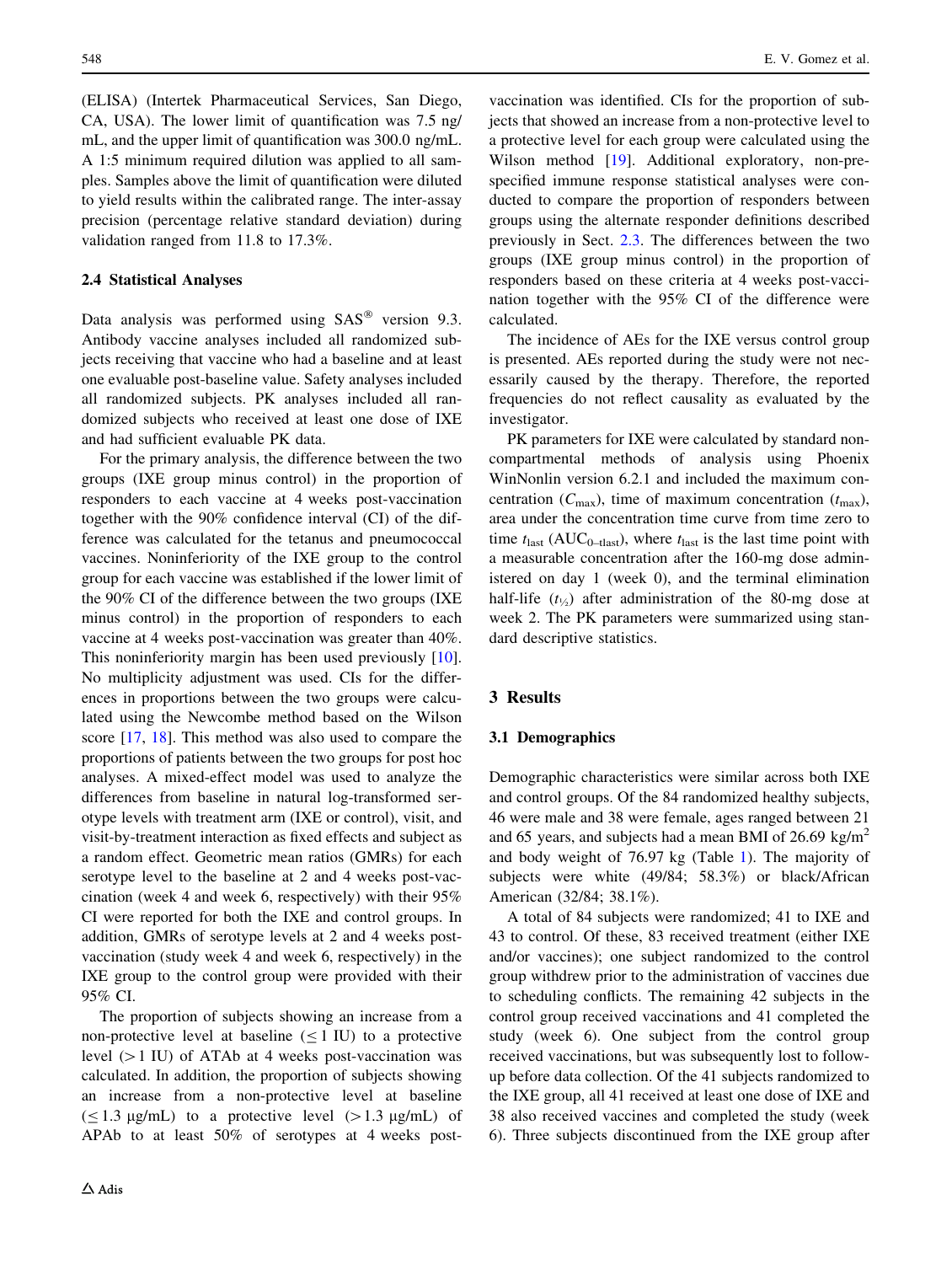<span id="page-4-0"></span>Table 1 Demographics

|                                    | Control <sup>a</sup><br>$(N = 43)$ | IXE <sup>b</sup><br>$(N = 41)$ | Overall<br>$(N = 84)$ |  |
|------------------------------------|------------------------------------|--------------------------------|-----------------------|--|
| Age, years, mean $(SD)^c$          | 39.5(10.5)                         | 43.5 (12.2)                    | 41.4(11.5)            |  |
| Sex, $n$ (%)                       |                                    |                                |                       |  |
| Male                               | 24 (55.8)                          | 22(53.7)                       | 46 (54.8)             |  |
| Female                             | 19 (44.2)                          | 19(46.3)                       | 38 (45.2)             |  |
| Non-hispanic/non-latino, $n$ (%)   | 35(81.4)                           | 34 (82.9)                      | 69(82.1)              |  |
| Race, $n(\%)$                      |                                    |                                |                       |  |
| White                              | 25(58.1)                           | 24 (58.5)                      | 49 (58.3)             |  |
| Black/African American             | 17(39.5)                           | 15(36.6)                       | 32(38.1)              |  |
| Multiple                           | 1(2.3)                             | 2(4.9)                         | 3(3.6)                |  |
| Weight (kg), mean (SD)             | 77.0 (11.3)                        | 76.9 (13.0)                    | 77.0(3.6)             |  |
| BMI ( $\text{kg/m}^2$ ), mean (SD) | 26.7(3.7)                          | 26.7(3.5)                      | 26.7(3.6)             |  |
|                                    |                                    |                                |                       |  |

BMI body mass index, IXE ixekizumab, SD standard deviation

 ${}^{\text{a}}$ Control arm = tetanus (Boostrix) and pneumococcal (Pneumovax 23) vaccines

 ${}^{b}$ IXE arm = IXE + tetanus (Boostrix) and pneumococcal (Pneumovax 23) vaccines

<sup>c</sup>Age is derived as of the date of informed consent based on birth year and an assignment of 1 July for birth day and month. This can lead to the age in years being reported as 1 year more than the actual age on the date of informed consent

the 160-mg dose (one each due to injection site erythema, voluntary withdrawal, and lost to follow-up).

#### 3.2 Immune Response

The primary objective was met. The IXE group was determined to be noninferior to the control group based on a prespecified noninferiority margin of 40% for the difference in proportions of responders at 4 weeks post-vaccination (week 6) between IXE and control groups (Fig. [2](#page-5-0)). For the tetanus vaccine, response was seen in 52.6 and 51.2% of subjects in the IXE and control groups, respectively, yielding a difference of 1.4 with 90% CI  $-16.6$  to 19.2. For the pneumococcal vaccine, response was seen in 89.5 and 90.2% of subjects in the IXE and control groups, respectively, yielding a difference of  $-0.8$  with 90% CI  $- 12.9$  to 11.0.

The proportion of responders between the two groups was similar across the responder definitions used for analysis (i.e., prespecified definition and alternative post hoc published and regulatory requested definitions) (Table [2](#page-5-0)).

The GMRs to baseline for the IXE and control groups were similar and had overlapping 95% CIs for antibody levels at 2 and 4 weeks post-vaccination (week 4 and week 6, respectively) for tetanus and all of the pneumococcal serotypes (see the Electronic Supplementary Material, Online Resource 1; Supplementary Table 1 and Supplementary Fig. 1). For the tetanus vaccine, the GMRs to baseline were 2.94 and 4.01 at week 6 for the control and IXE groups, respectively. The GMR of IXE to control was

close to 1, with the 95% CI including 1. For the pneumococcal vaccine, the GMR to baseline varied from 1.73 (serotype 5) to 8.83 (serotype 8) for the control group and from 1.81 (serotype 5) to 10.9 (serotype 2) for the IXE group. The 95% CIs for the GMRs of the IXE group to control included 1 for all but two of the 23 serotype antibody levels at 2 and 4 weeks post-vaccination (week 4 and week 6 time points). For these two serotypes (6B and 11A), the IXE group showed a higher increase from baseline than the control group at both time points of the post-vaccine measurement.

The proportion of subjects showing an increase from a non-protective level to protective ATAb and APAb levels at week 6 was evaluated. Only five subjects (one in the control group and four in the IXE group) had non-protective tetanus levels at baseline. All of these subjects increased to a protective level at week 6. For the pneumococcal vaccine, 29 subjects in each group had nonprotective levels at baseline. A protective immune response to the pneumococcal vaccine at week 6 was achieved for 89.7% (90% CI 76.8–95.8) and 93.1% (90% CI 81.2–97.7) of the subjects, respectively, in the control and IXE groups.

For the tetanus vaccine, 29.3% of subjects in the control group and 42.1% of subjects in the IXE group had a  $>4$ fold increase from baseline in ATAb levels. The percentage of subjects with a  $\geq$  2-fold increase in at least 70% of serotypes for the pneumococcal vaccine, as well as those with a  $\geq$  4-fold increase for at least 50 and 70% of serotypes for the pneumococcal vaccine, was similar (e.g., 0 was contained in each CI of the difference between groups and the lower bound was greater than the prespecified 40%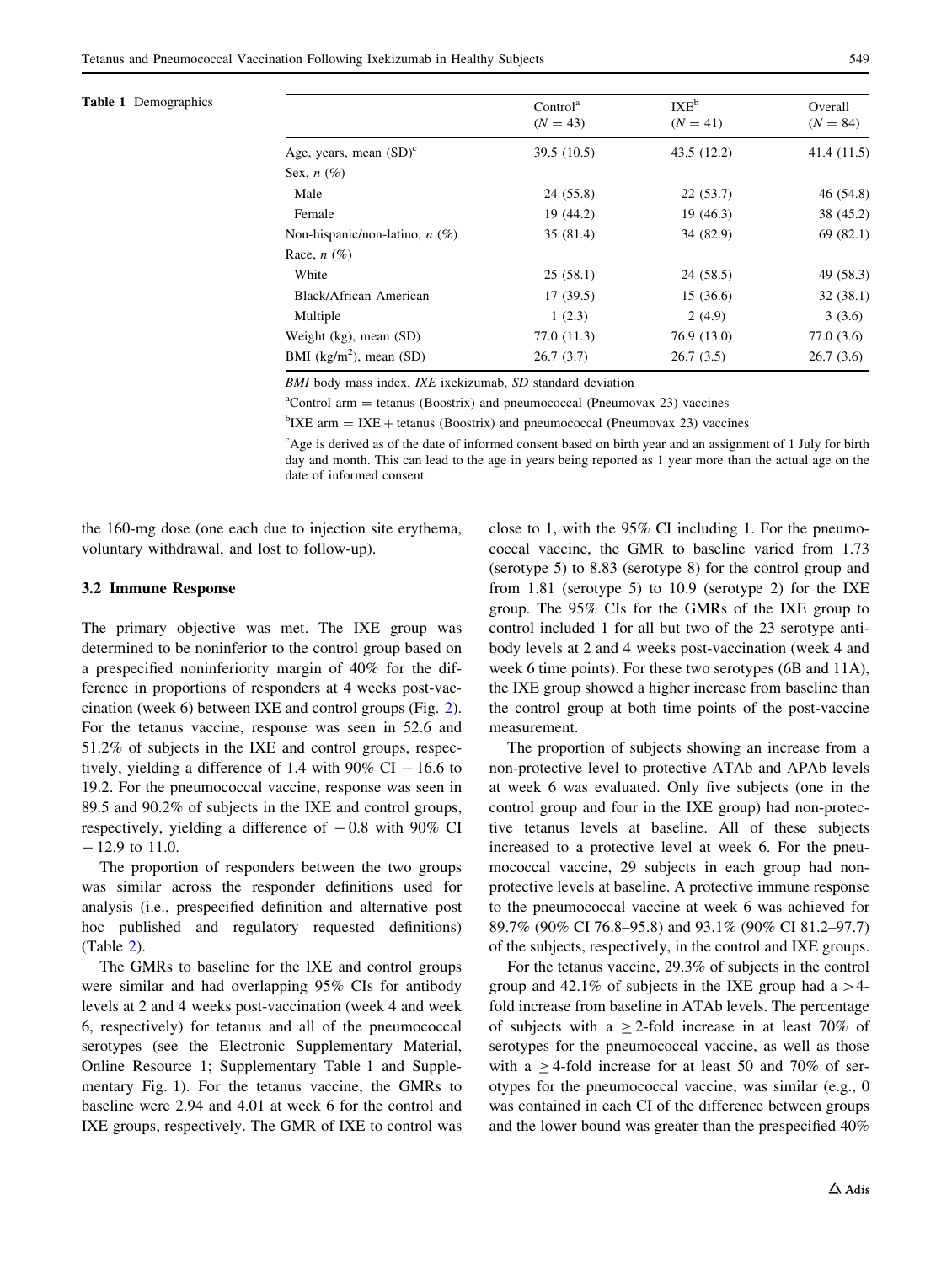<span id="page-5-0"></span>

Fig. 2 Noninferiority plot [90% confidence interval (CI)] of the treatment difference of responders to the tetanus (Boostrix) and pneumococcal (Pneumovax 23) vaccines 4 weeks after vaccination (week 6). CIs for the difference in proportions between the two groups calculated using the Newcombe method based on the Wilson score. A responder to tetanus (Boostrix) vaccine is defined as having a post-vaccination anti-tetanus antibody (ATAb) level of  $\geq 1$  IU and a  $\geq$  1.5-fold increase (50% increase) from baseline if the baseline prevaccination level is  $\le$  1.0 or a  $\ge$  2.5-fold increase (150% increase) from baseline if the pre-vaccination level is  $> 1.0$  IU. A responder to the pneumococcal (Pneumovax 23) vaccine is defined as having  $a \geq 2$ -fold increase (100% increase) from baseline in anti-pneumococcal antibody (APAb) levels against  $> 50\%$  of the 23 serotypes

Table 2 Proportion of responders to the tetanus (Boostrix) and pneumococcal (Pneumovax 23) vaccines 4 weeks after vaccination (week 6)

| Responders                                                                                   | Control <sup>a</sup><br>$(N = 41)$ | IXE <sup>b</sup><br>$(N = 38)$ | Difference in percentage<br>response rates, IXE-control (95% CI) |
|----------------------------------------------------------------------------------------------|------------------------------------|--------------------------------|------------------------------------------------------------------|
| Tetanus vaccine $(>4$ -fold increase) <sup>c</sup>                                           | $12(29.3\%)$                       | $16(42.1\%)$                   | 12.8 $(-8.0 \text{ to } 32.4)$                                   |
| Pneumococcal vaccine (> 2-fold increase in > 70% serotypes) <sup><math>d</math></sup>        | $24(58.5\%)$                       | $26(68.4\%)$                   | $9.9$ (-11.1 to 29.5)                                            |
| Pneumococcal vaccine (> 4-fold increase in > $50\%$ serotypes) <sup>e</sup>                  | $17(41.5\%)$                       | 17(44.7%)                      | $3.3$ (-17.8 to 24.0)                                            |
| Pneumococcal vaccine (> 4-fold increase in > 70% serotypes) <sup><math>\text{f}</math></sup> | $6(14.6\%)$                        | $4(10.5\%)$                    | $-4.1$ ( $-19.3$ to 11.5)                                        |

APAb anti-pneumococcal antibody, ATAb anti-tetanus antibody, CI confidence interval, IXE ixekizumab

<sup>a</sup>Control arm = tetanus (Boostrix) and pneumococcal (Pneumovax 23) vaccines

 ${}^{b}$  IXE arm = IXE + tetanus (Boostrix) and pneumococcal (Pneumovax 23) vaccines

<sup>c</sup>Responder to tetanus vaccine (Boostrix) defined as a post-vaccination ATAb level > 4-fold increase from baseline

<sup>d</sup>Responder to pneumococcal vaccine (Pneumovax 23) defined as a  $\geq$  2-fold increase (100% increase) from baseline in APAb levels against  $>70\%$  of the 23 serotypes

<sup>e</sup>Responder to pneumococcal vaccine (Pneumovax 23) defined as a  $\geq$  4-fold increase (300% increase) from baseline in APAb levels against  $> 50\%$  of the 23 serotypes

<sup>f</sup>Responder to pneumococcal vaccine (Pneumovax 23) defined as a  $\geq$  4-fold increase (300% increase) from baseline in APAb levels against  $>70\%$  of the 23 serotypes

noninferiority margin) across the IXE and control groups (Table 2).

## 3.3 Safety

Twenty subjects [14 (34.1%) IXE, 6 (14.3%) control] reported 43 treatment emergent adverse events (TEAEs); all were mild in severity. No deaths or serious AEs occurred during the study. Of these 43 TEAEs, 24 were reported by the investigator to be related to treatment with IXE or vaccines. Twelve subjects [10 (24.4%) IXE and 2 (4.8%) control] reported 24 treatment-related AEs, with 21 and three AEs in the IXE and control groups, respectively; all were mild in severity. A treatment-related AE (injection site erythema) led to discontinuation of one subject following 160 mg IXE. Headache, injection-site erythema, and fatigue were the most common TEAEs in all subjects (reported in up to 5% of subjects). The most common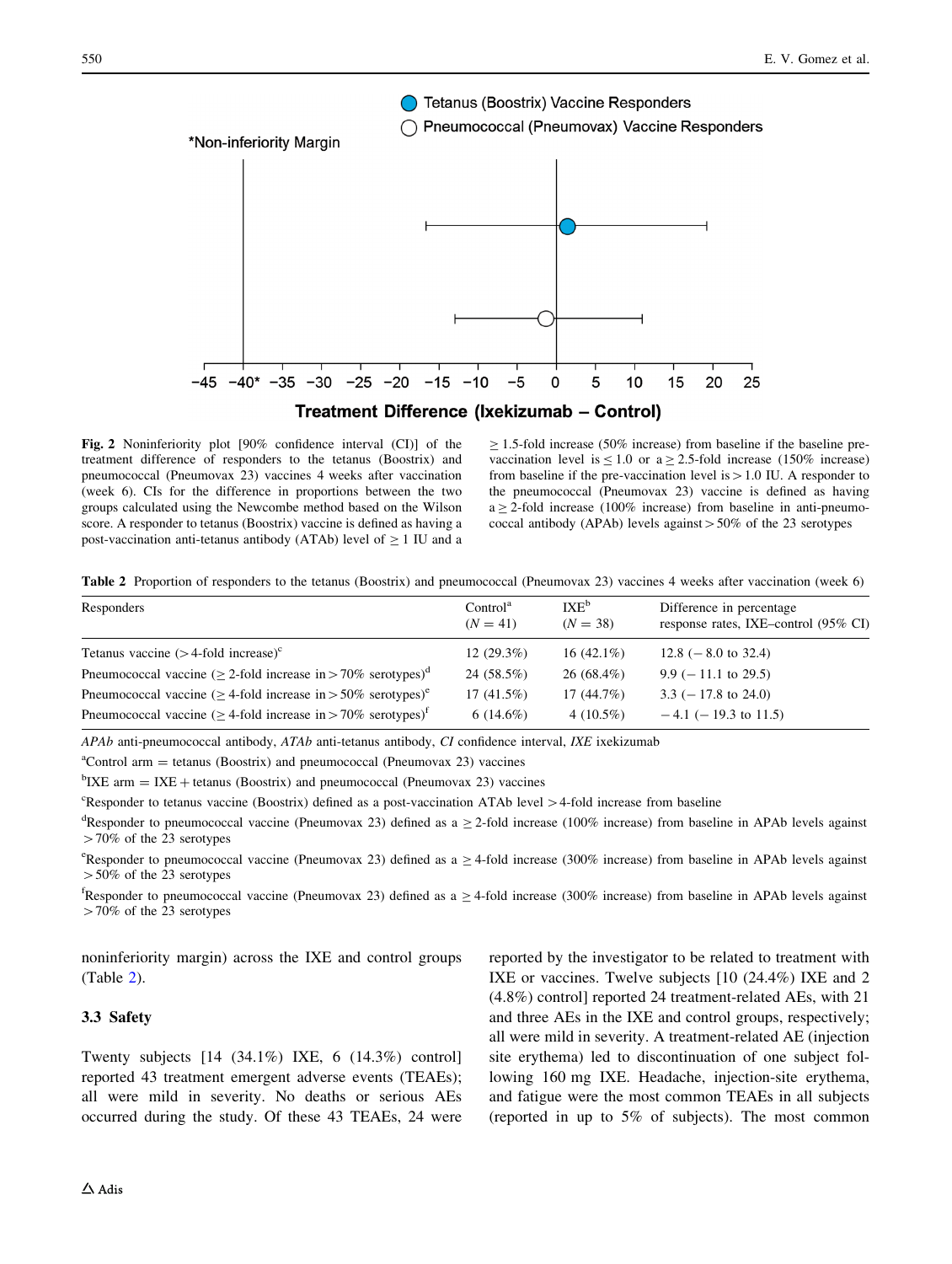treatment-related AE was injection site erythema, reported in four subjects in the IXE group (Table 3). All reported TEAEs and treatment-related AEs are listed in Table 3.

There were no clinically relevant effects on clinical laboratory chemistry values, hematology, urinalysis, vital signs, or the QIDS-SR16 scores. No clinically significant alterations in vital sign values of systolic blood pressure, diastolic blood pressure, pulse rate, and oral cavity temperature were observed during the study. Low-grade transient reductions in neutrophil counts were observed in subjects in both groups ( $IXE = 5$ ; control = 4) and were not associated with infection. Of these subjects, one subject in the IXE group and one subject in the control group each had low neutrophil counts consistent with grade 2

Table 3 Summary of TEAEs (all causalities and treatment related) by treatment in order of

frequency

neutropenia (defined as an absolute neutrophil count of 1000 to  $\langle 1500 \rangle$  per cubic millimeter) at week 6. By the week 12 visit, the neutrophil count in the IXE subject improved from grade 2 to grade 1 neutropenia (a count of 1500 to  $\langle 2000 \rangle$  per cubic millimeter). No laboratory data were collected for control subjects after week 6.

## 3.4 Pharmacokinetics

Data regarding the PK of IXE in healthy subjects following a single SC dose of 160 mg IXE on day 1 (week 0) suggest that the mean  $C_{\text{max}}$  and  $\text{AUC}_{0-\text{blast}}$  were 17.2 µg/mL and 180 lg-day/mL, respectively. The geometric mean (range)

| $IXE^b$<br>$IXE^b$<br>Control <sup>a</sup><br>Control <sup>a</sup><br>$(N = 42)$<br>$(N = 41)$<br>$(N = 42)$<br>Headache<br>2[2]<br>2[2]<br>1[1]<br>1[1]<br>Injection site erythema<br>4 [2]<br>4[2]<br>Fatigue<br>2[2]<br>2[2]<br>1[1]<br>Lymph node pain<br>1[1]<br>1[1]<br>1[1]<br>1[1]<br>Diarrhea<br>1[1]<br>1[1]<br>1[1]<br>Nausea<br>2[2]<br>2[2]<br>Back pain<br>2[2]<br>1[1]<br>Oropharyngeal pain<br>2[2]<br>1[1]<br>Injection site pruritus<br>2[1]<br>2[1]<br>Joint swelling<br>2 [1]<br>Abdominal tenderness<br>1[1]<br>1[1]<br>Dry mouth<br>1[1]<br>Vomiting<br>1[1]<br>1[1]<br>Chills<br>1[1]<br>1[1]<br>Influenza like illness<br>1[1]<br>1[1]<br>Injection site discoloration<br>1[1]<br>1[1]<br>Mass<br>1[1]<br>Vulvovaginal candidiasis <sup>c</sup><br>1[1]<br>1[1]<br>Neck pain<br>1[1]<br><b>Dizziness</b><br>1[1]<br>1[1]<br>Aggression<br>1[1]<br>Anxiety<br>1[1]<br>Depression<br>1[1]<br>Insomnia | MedDRA preferred term | All causalities TEAE<br>#AE [#subjects reporting AE] |  | Treatment-related TEAE<br>#AE [#subjects reporting AE] |            |
|-----------------------------------------------------------------------------------------------------------------------------------------------------------------------------------------------------------------------------------------------------------------------------------------------------------------------------------------------------------------------------------------------------------------------------------------------------------------------------------------------------------------------------------------------------------------------------------------------------------------------------------------------------------------------------------------------------------------------------------------------------------------------------------------------------------------------------------------------------------------------------------------------------------------------------|-----------------------|------------------------------------------------------|--|--------------------------------------------------------|------------|
|                                                                                                                                                                                                                                                                                                                                                                                                                                                                                                                                                                                                                                                                                                                                                                                                                                                                                                                             |                       |                                                      |  |                                                        | $(N = 41)$ |
|                                                                                                                                                                                                                                                                                                                                                                                                                                                                                                                                                                                                                                                                                                                                                                                                                                                                                                                             |                       |                                                      |  |                                                        |            |
|                                                                                                                                                                                                                                                                                                                                                                                                                                                                                                                                                                                                                                                                                                                                                                                                                                                                                                                             |                       |                                                      |  |                                                        |            |
|                                                                                                                                                                                                                                                                                                                                                                                                                                                                                                                                                                                                                                                                                                                                                                                                                                                                                                                             |                       |                                                      |  |                                                        |            |
|                                                                                                                                                                                                                                                                                                                                                                                                                                                                                                                                                                                                                                                                                                                                                                                                                                                                                                                             |                       |                                                      |  |                                                        |            |
|                                                                                                                                                                                                                                                                                                                                                                                                                                                                                                                                                                                                                                                                                                                                                                                                                                                                                                                             |                       |                                                      |  |                                                        |            |
|                                                                                                                                                                                                                                                                                                                                                                                                                                                                                                                                                                                                                                                                                                                                                                                                                                                                                                                             |                       |                                                      |  |                                                        |            |
|                                                                                                                                                                                                                                                                                                                                                                                                                                                                                                                                                                                                                                                                                                                                                                                                                                                                                                                             |                       |                                                      |  |                                                        |            |
|                                                                                                                                                                                                                                                                                                                                                                                                                                                                                                                                                                                                                                                                                                                                                                                                                                                                                                                             |                       |                                                      |  |                                                        |            |
|                                                                                                                                                                                                                                                                                                                                                                                                                                                                                                                                                                                                                                                                                                                                                                                                                                                                                                                             |                       |                                                      |  |                                                        |            |
|                                                                                                                                                                                                                                                                                                                                                                                                                                                                                                                                                                                                                                                                                                                                                                                                                                                                                                                             |                       |                                                      |  |                                                        |            |
|                                                                                                                                                                                                                                                                                                                                                                                                                                                                                                                                                                                                                                                                                                                                                                                                                                                                                                                             |                       |                                                      |  |                                                        |            |
|                                                                                                                                                                                                                                                                                                                                                                                                                                                                                                                                                                                                                                                                                                                                                                                                                                                                                                                             |                       |                                                      |  |                                                        |            |
|                                                                                                                                                                                                                                                                                                                                                                                                                                                                                                                                                                                                                                                                                                                                                                                                                                                                                                                             |                       |                                                      |  |                                                        |            |
|                                                                                                                                                                                                                                                                                                                                                                                                                                                                                                                                                                                                                                                                                                                                                                                                                                                                                                                             |                       |                                                      |  |                                                        |            |
|                                                                                                                                                                                                                                                                                                                                                                                                                                                                                                                                                                                                                                                                                                                                                                                                                                                                                                                             |                       |                                                      |  |                                                        |            |
|                                                                                                                                                                                                                                                                                                                                                                                                                                                                                                                                                                                                                                                                                                                                                                                                                                                                                                                             |                       |                                                      |  |                                                        |            |
|                                                                                                                                                                                                                                                                                                                                                                                                                                                                                                                                                                                                                                                                                                                                                                                                                                                                                                                             |                       |                                                      |  |                                                        |            |
|                                                                                                                                                                                                                                                                                                                                                                                                                                                                                                                                                                                                                                                                                                                                                                                                                                                                                                                             |                       |                                                      |  |                                                        |            |
|                                                                                                                                                                                                                                                                                                                                                                                                                                                                                                                                                                                                                                                                                                                                                                                                                                                                                                                             |                       |                                                      |  |                                                        |            |
|                                                                                                                                                                                                                                                                                                                                                                                                                                                                                                                                                                                                                                                                                                                                                                                                                                                                                                                             |                       |                                                      |  |                                                        |            |
|                                                                                                                                                                                                                                                                                                                                                                                                                                                                                                                                                                                                                                                                                                                                                                                                                                                                                                                             |                       |                                                      |  |                                                        |            |
|                                                                                                                                                                                                                                                                                                                                                                                                                                                                                                                                                                                                                                                                                                                                                                                                                                                                                                                             |                       |                                                      |  |                                                        |            |
|                                                                                                                                                                                                                                                                                                                                                                                                                                                                                                                                                                                                                                                                                                                                                                                                                                                                                                                             |                       |                                                      |  |                                                        |            |
|                                                                                                                                                                                                                                                                                                                                                                                                                                                                                                                                                                                                                                                                                                                                                                                                                                                                                                                             |                       | 1[1]                                                 |  |                                                        |            |
| Throat irritation<br>1[1]                                                                                                                                                                                                                                                                                                                                                                                                                                                                                                                                                                                                                                                                                                                                                                                                                                                                                                   |                       |                                                      |  |                                                        |            |

Data presented as number of AEs [number of subjects with AEs]

AE adverse event, IXE ixekizumab, MedDRA Medical Dictionary for Regulatory Activities, N number of subjects randomized, TEAE treatment emergent adverse event

 ${}^a$ Control arm = vaccine

 ${}^{b}$ IXE arm = IXE + vaccine

<sup>c</sup>Gender-specific event for females ( $N = 19$  in the IXE group)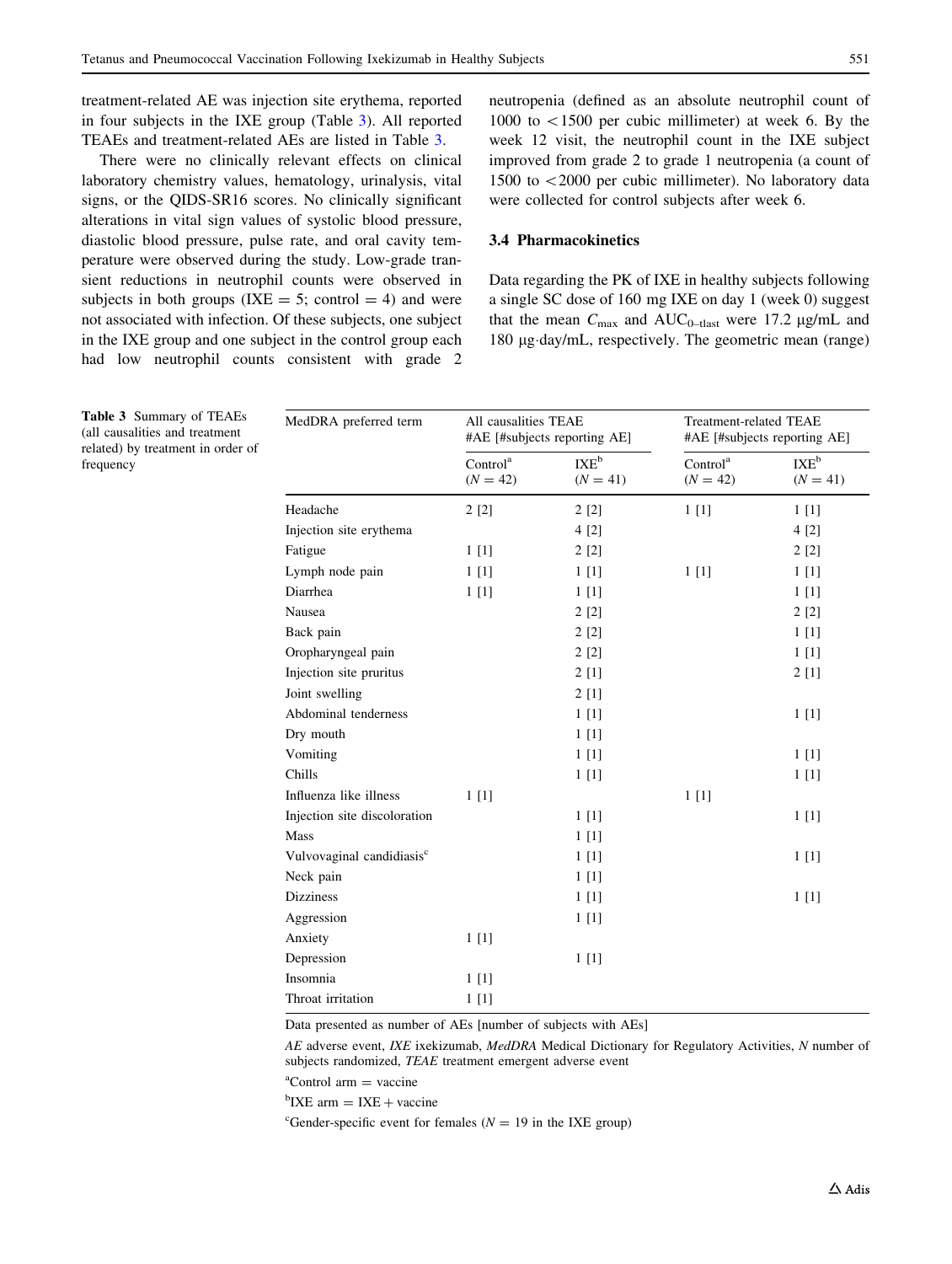elimination  $t_{\frac{1}{2}}$  was 14.7 (10.6–24.1) days, estimated after the 80-mg dose administered at week 2.

## 4 Discussion

Treatment with IXE did not affect the humoral response to non-live vaccines, as assessed using tetanus and pneumococcal vaccines. IXE was noninferior to the control group based on the difference in the proportion of responders to tetanus and pneumococcal vaccines 4 weeks post-vaccination. A similar proportion of healthy subjects treated with IXE and control subjects were able to mount an adequate immune response in antibody levels to both vaccines. Our results were consistent with findings with other systemic biologic agents for psoriasis with varying mechanisms of action, such as  $TNF-\alpha$  inhibitors etanercept [\[20](#page-9-0)], infliximab  $[21]$  $[21]$ , or adalimumab  $[22]$  $[22]$ , the IL-17A antagonist secukinumab [\[10](#page-9-0)], and the IL-12/IL-23 inhibitor ustekinumab [[9\]](#page-9-0), which showed no clinically important effect on humoral responses to non-live vaccines.

A protective immune response to the pneumococcal vaccine was also evident 4 weeks post-vaccination. A protective immune response to the pneumococcal vaccine was achieved for 93 and 90% of the subjects (29 subjects in each group) with non-protective levels at baseline in the IXE and control groups, respectively. For the tetanus vaccine, even though all patients with non-protective levels achieved protective levels, there were only five subjects for IXE  $(N = 4)$  and control  $(N = 1)$  groups that had nonprotective levels at baseline.

The conclusion of noninferiority in the immune response to non-live vaccines in healthy subjects administered IXE compared to control subjects was further supported by exploratory and post-hoc analyses. With tetanus, for example, an increase in antibody level of at least 4-fold in response to a booster vaccination has been used as a primary endpoint [\[6](#page-8-0)] or from observations by the World Health Organization (WHO) [\[23](#page-9-0)], although other endpoints have included a 2-fold increase [[5\]](#page-8-0). This analysis was conducted and showed that a comparable percentage of subjects in the control group (approximately 29%) and in the IXE group (approximately 42%) had at least a 4-fold increase in antibody levels in response to the booster vaccine.

For pneumococcal vaccine response, a review of published studies [[6,](#page-8-0) [8](#page-8-0), [9\]](#page-9-0) revealed variability in the serotypes that were evaluated. Nonetheless, the endpoint used in those studies was the same as the primary endpoint in this study, that is, a  $\geq$  2-fold increase in antibody levels in 50% of the serotypes assessed. Published data also indicated that increased antibody levels for 50–70% of the serotypes are thought to represent a normal humoral response to the pneumococcal vaccine; therefore, an exploratory analysis was done relative to a 70% response [\[24](#page-9-0), [25](#page-9-0)]. Although the conclusion of Daly and Hill [[25\]](#page-9-0) indicates the endpoint of a  $>$ 2-fold increase in antibody levels is generally the appropriate measure for evaluating the immune response to the pneumococcal vaccine, a post hoc analysis with  $a > 4$ fold criterion was also evaluated by request. The results of all the additional analyses for pneumococcus were consistent with the primary endpoint that the response to vaccination in the IXE group compared to the control group was similar across both groups. The percentage of subjects with a  $\geq$  2-fold increase in at least 70% of serotypes for the pneumococcal vaccine, as well as those with  $a \geq 4$ -fold increase for at least 50 and 70% of serotypes for the pneumococcal vaccine, was similar. Thus, the results of this study support the conclusion of Daly and Hill [\[25](#page-9-0)] that the 2-fold increase criterion used to test the primary objective for the pneumococcal vaccine represents a definition of adequate antibody production to vaccination. Finally, while other studies, to evaluate whether a medicinal product could affect the response to the pneumococcal vaccine, typically prespecified only six to 12 of the 23 vaccine serotypes for evaluation of the response, all 23 serotypes were assessed in this study. By evaluating a subset of serotypes, it could be argued that the data can be analyzed using the most prevalent serotypes, accounting for disease in the population of interest. If this study had evaluated only these subgroups of serotypes, the conclusion of noninferiority of IXE to control would also have been achieved.

All AEs were mild in severity. The most commonly reported AEs in subjects in the study were headache, injection site erythema, and fatigue. With the exception of fatigue, this is consistent with those reported in phase III trials with IXE in patients with psoriasis [\[26](#page-9-0), [27\]](#page-9-0). In clinical trials of patients with plaque psoriasis, adverse reactions that occurred in the first 12 weeks of treatment in  $\geq$  1% of patients and more frequently than those in the placebo group also included injection-site reactions, as well as upper respiratory infections (includes nasopharyngitis and rhinovirus), tinea infections, and nausea [[1\]](#page-8-0). Neutropenia observed in healthy subjects treated with IXE was not associated with infection, and the low-grade transient neutrophil changes were consistent with observations from previous clinical studies with IXE in patients with psoriasis  $[28]$  $[28]$  as well as other anti-IL-17 biologics  $[29, 30]$  $[29, 30]$  $[29, 30]$  $[29, 30]$ .

The PK parameters in healthy subjects were within the range observed in patients with psoriasis. Thus, clinically relevant concentrations of IXE were achieved in this study [\[1](#page-8-0), [31](#page-9-0)].

While patients with chronic diseases, such as psoriasis, are likely to need vaccinations while on therapy, it is preferable, but not always practical, to vaccinate prior to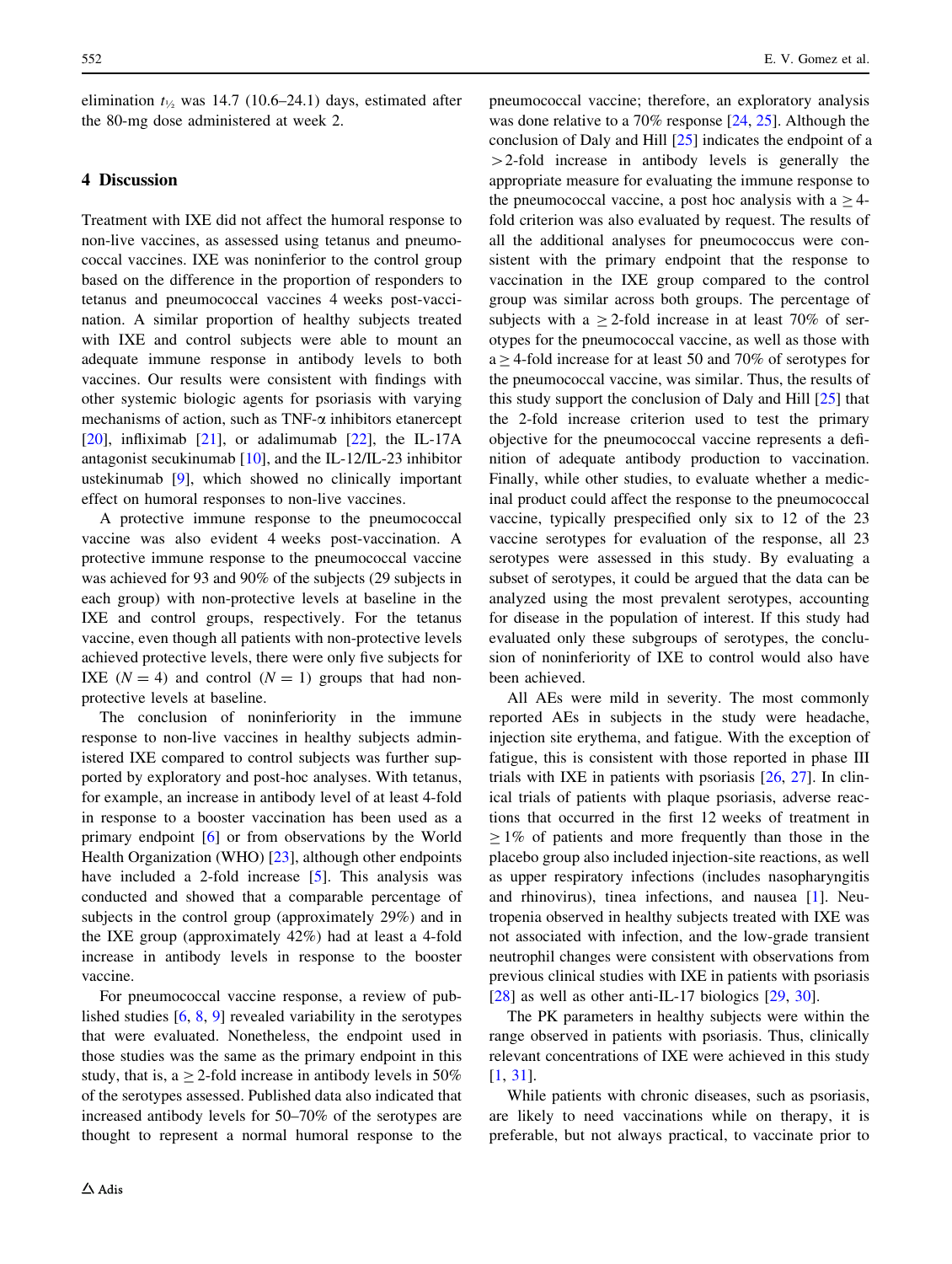<span id="page-8-0"></span>initiating therapy. Routine vaccinations for patients with psoriasis are recommended prior to treatment with biologics; however, concurrent vaccination with live vaccines is not recommended [2, [32](#page-9-0)]. Healthcare professionals are encouraged to assess the immunization status of their patients as part of their initial consultation in order to optimize their treatment plan [2].

## 4.1 Limitations

Although this study included both T-cell-dependent and T-cell-independent vaccines commonly used by healthcare providers, these are only two of the routine non-live vaccines that are recommended by the Advisory Committee on Immunization Practices, the American College of Obstetrics and Gynecologists, and the American Academy of Family Physicians [[11\]](#page-9-0). Due to the prevalence of use of the tetanus vaccine in the US population, the majority of subjects at baseline in both the IXE and control groups had protective levels of anti-tetanus antibodies, despite the exclusion criterion that precluded subjects who had received a tetanus toxoid-containing vaccine within the previous 5 years. However, this potential limitation was mitigated by using the change from baseline for the primary analysis. While the multiplex immunoassay format has been associated with more interlaboratory variability and higher antibody levels when compared to ELISA [\[33](#page-9-0)], these subject samples were all assayed at the same laboratory. Additionally, these differences do not adversely impact interpretation of the protective result of vaccination [\[14](#page-9-0), [34](#page-9-0)]. Lastly, this evaluation was performed in healthy subjects, and vaccine response was not studied in patients who had immune-modulated disease.

## 5 Conclusions

IXE does not suppress the humoral immune response to non-live, T-cell-dependent or T-cell-independent vaccines as assessed using tetanus and pneumococcal vaccines in healthy subjects. There were no unexpected safety findings in healthy subjects, with a PK response similar to patients with psoriasis.

Acknowledgements The authors wish to acknowledge Michael Turik and Wendy Komocsar (Eli Lilly and Company) for scientific discussion on study design and vaccine selection, Susan Ball for critical review of the clinical study report and the manuscript, Chin Hyok Lee (Eli Lilly and Company) for critical review of the manuscript, and Olawale Osuntokun (Eli Lilly and Company) for critical review of the clinical study report. The authors thank Gina Moore, MS (inVentiv Health Clinical) for editorial support.

#### Compliance with Ethical Standards

The study was conducted in accordance with consensus ethics principles derived from international ethics guidelines, including the Declaration of Helsinki and Council for International Organizations of Medical Sciences (CIOMS) International Ethical Guidelines, the International Conference on Harmonization (ICH) GCP Guideline, and applicable laws and regulations. The study protocol and informed consent forms were approved by an investigational review board, and all patients signed informed consent before undergoing study-related procedures. This article does not contain any studies with animals performed by any of the authors.

Funding The study was funded by Eli Lilly and Company.

Conflict of interest The authors are employees and stockholders of Eli Lilly and Company.

Open Access This article is distributed under the terms of the Creative Commons Attribution-NonCommercial 4.0 International License (http://creativecommons.org/licenses/by-nc/4.0/), which permits any noncommercial use, distribution, and reproduction in any medium, provided you give appropriate credit to the original author(s) and the source, provide a link to the Creative Commons license, and indicate if changes were made.

## References

- 1. Eli Lilly and Company. Taltz (ixekizumab) [prescribing information]. 2016. [http://pi.lilly.com/us/taltz-uspi.pdf.](http://pi.lilly.com/us/taltz-uspi.pdf) Accessed 15 May 2017.
- 2. Wine-Lee L, Keller SC, Wilck MB, Gluckman SJ, Van Voorhees AS. From the Medical Board of the National Psoriasis Foundation: vaccination in adult patients on systemic therapy for psoriasis. J Am Acad Dermatol. 2013;69:1003–13.
- 3. Rahier JF, Moutschen M, Van Gompel A, Van Ranst M, Louis E, Segaert S, et al. Vaccinations in patients with immune-mediated inflammatory diseases. Rheumatology (Oxford). 2010;49:1815–27.
- 4. Williams WW, Lu PJ, O'Halloran A, Kim DK, Grohskopf LA, Pilishvili T, et al. Surveillance of vaccination coverage among adult populations-United States, 2014. MMWR Surveill Summ. 2016;65:1–36.
- 5. Tay L, Leon F, Vratsanos G, Raymond R, Corbo M. Vaccination response to tetanus toxoid and 23-velent pneumococcal vaccines following administration of a single dose of abatacept: a randomized, open-label, parallel group study in healthy subjects. Arthritis Res Ther. 2007;9:R38.
- 6. Bingham CO 3rd, Looney RJ, Deodhar A, Halsey N, Greenwald M, Codding C, et al. Immunization responses in rheumatoid arthritis patients treated with rituximab: results from a controlled trial. Arthritis Rheumatol. 2010;62:64–74.
- 7. Winthrop KL, Silverfield J, Racewicz A, Neal J, Lee EB, Hrycaj P, et al. The effect of tofacitinib on pneumococcal and influenza vaccine responses in rheumatoid arthritis. Ann Rheum Dis. 2016;75:687–95.
- 8. Zhou H, Jang H, Fleischmann R, Bouman-Thio E, Xu Z, Marini JC, et al. Pharmacokinetic and safety of golimumab, a fully human anti-TNF-alpha monoclonal antibody, in subjects with rheumatoid arthritis. J Clin Pharmacol. 2007;47:383–96.